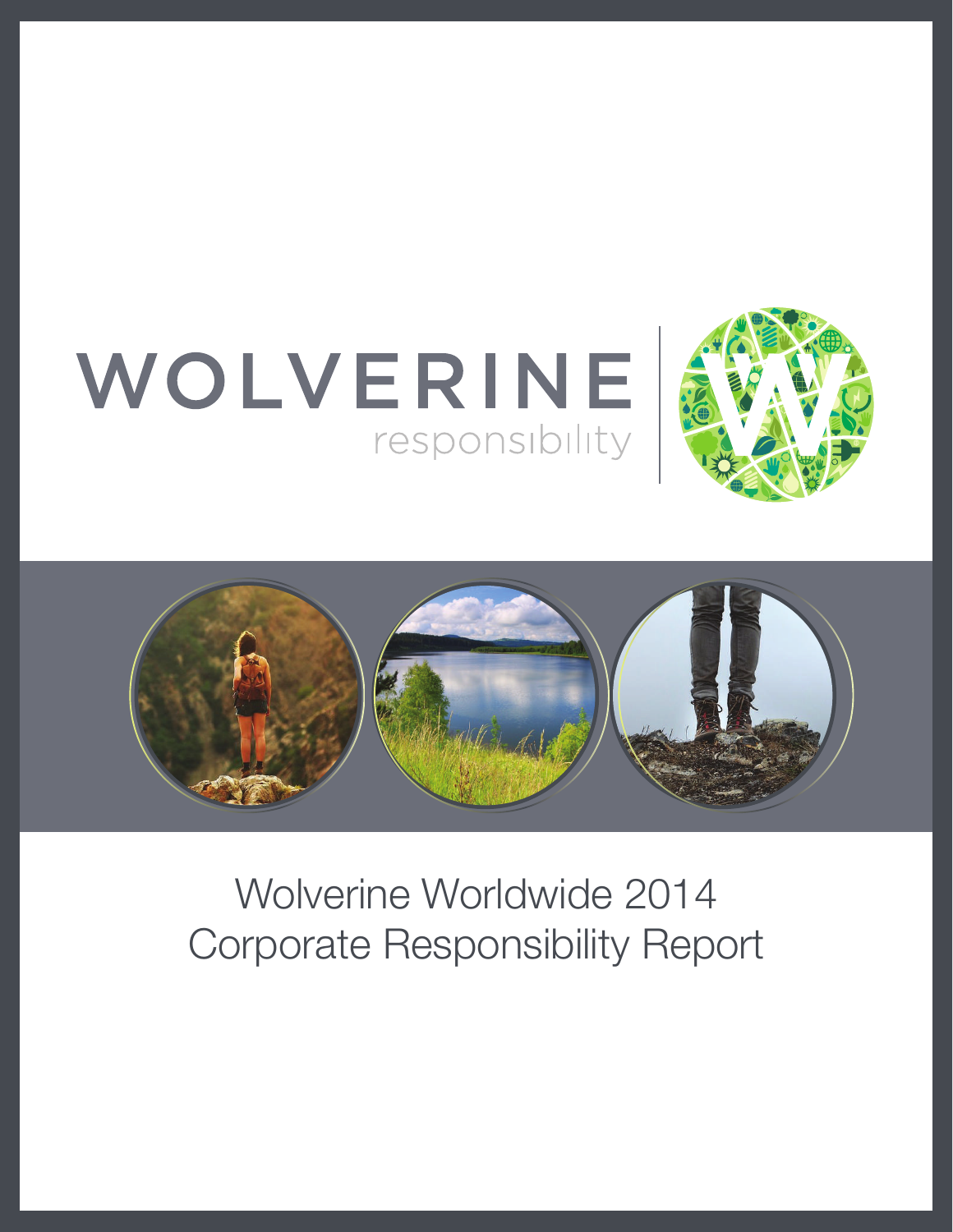# **LETTER FROM THE CHAIRMAN**

I have had the great privilege to be associated with Wolverine Worldwide for more than 20 years, and while much has changed, one key value has remained constant – always do the right thing.

Dating back to the Company's humble beginnings in 1883, the goal of building a profitable business was always underscored by Wolverine's efforts to enrich our communities and improve the lives of our employees and consumers. It is with this mindset that the Company was founded, and this mindset still guides us today.

At Wolverine, we have always emphasized hard work, fairness, integrity and innovation. Today, we have seven core values that guide our teams, our brands and our global operations in over 200 countries and territories:

- 1. Consumers First
- 2. Play to Win
- 3. Be a Great Partner
- 4. Do the Right Thing Always
- 5. Make the World a Better Place
- 6. Our People are the Difference
- 7. Innovation Think Forward and Think Big

These values shape who we are as a Company and how we approach every aspect of our business. While we've quietly made a positive impact on people and our communities for many decades, this is the first time we've endeavored to provide a public report addressing some of our key initiatives and our philosophy of striving to continually improve our Company, our associates, our communities and our world. This initial report focuses on our efforts around social compliance, environmental impact and philanthropic endeavors. We are excited to provide a view into our efforts today, and most importantly, a look forward to tomorrow and beyond. In the coming year, we intend to establish measurable baselines for some of our key initiatives so we can share our progress on this journey of continual improvement with you.

I am proud of the positive impact that Wolverine Worldwide has had in the communities in which we live and work, and looking forward to what we will accomplish together in the future.

I invite you to review our progress to date and follow our journey going forward.

Blake W. Krueger

Blake W. Krueger Chairman, Chief Executive Officer and President

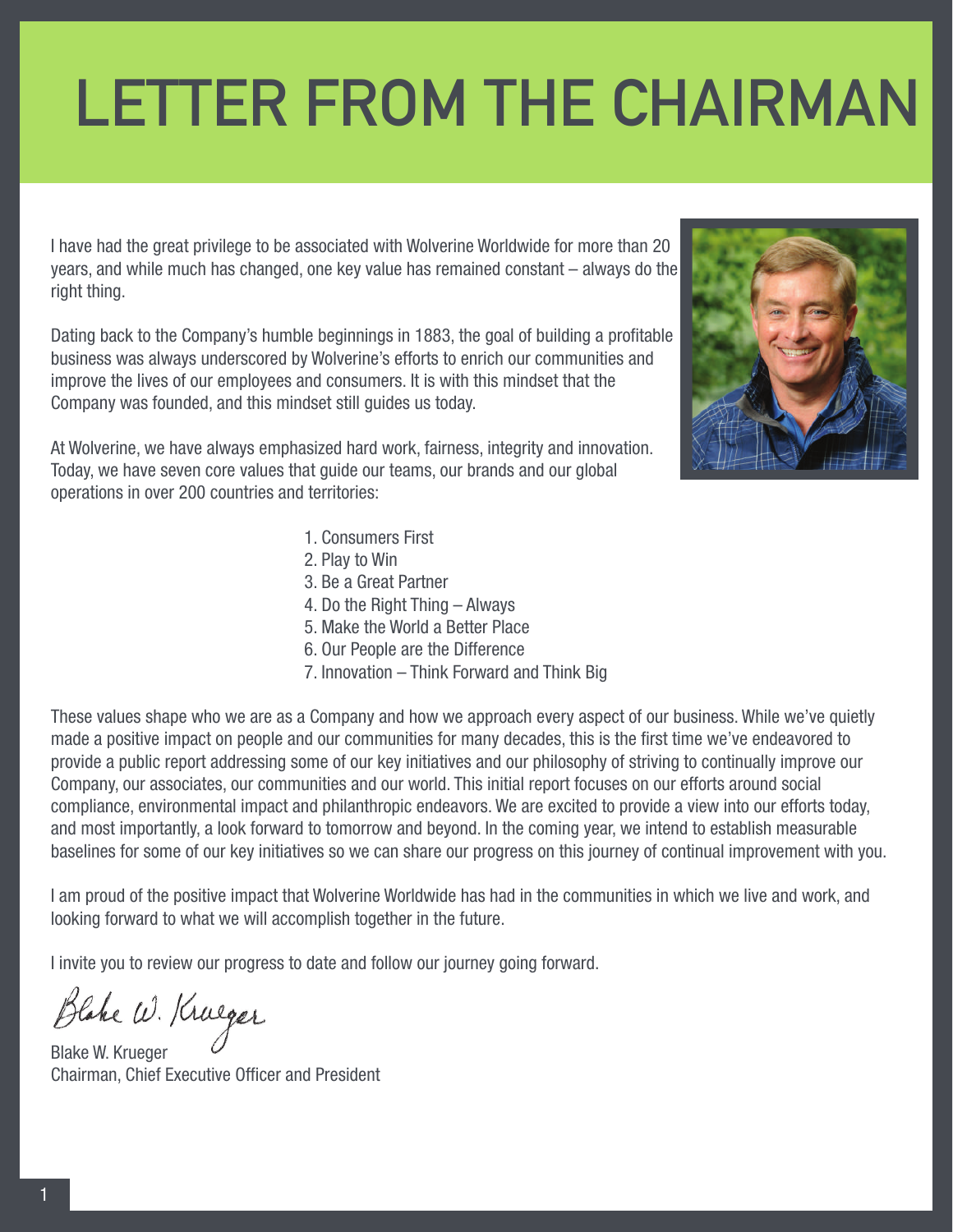

Founded in 1883, Wolverine Worldwide is a leading global marketer of branded footwear, apparel and accessories.



We are a family of 15 brands covering all ages, passions and pursuits. With over 1,000 years of brand heritage, we are continually striving to achieve our vision "To build a family of the most admired performance and lifestyle brands on earth".





We were among the first in our industry to leverage the global potential of powerful and inspiring brands, and today we have a global footprint spanning approximately 200 countries and territories. In 2014, our global portfolio generated approximately \$2.76 billion in revenues.



We believe in empowering, engaging and inspiring our consumers, associates, and the communities in which we work and live. We have always emphasized hard work, fairness, integrity and innovation, particularly when it comes to social compliance, environmental impact and philanthropic endeavors.



We know our people are one of our biggest assets, which is why we continually seek opportunities to improve and enrich their lives and well-being. This is why we offer a wide variety of personal and professional development opportunities, as well as health and welfare programs designed to encourage a healthy and productive lifestyle.

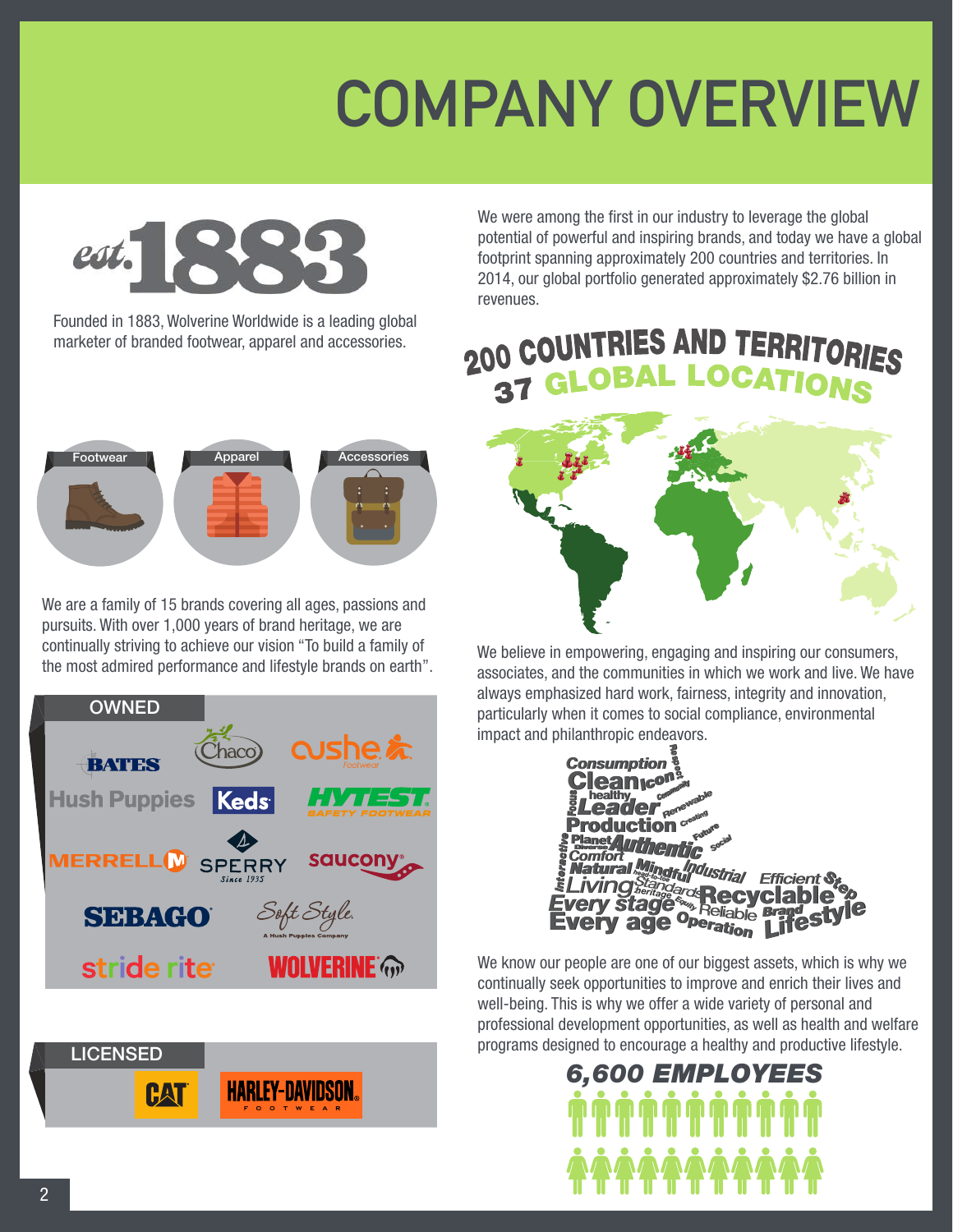# **WORKING WITH OUR PARTNERS**

Wolverine's *Production Code of Conduct* establishes the minimum standards factories manufacturing products for us (our "Production Partners") are expected to satisfy in conducting their business. Our Code of Conduct emphasizes voluntary labor, fair wages, clean and safe working and living environments, legal compliance, minimizing adverse environmental impact and maintaining accurate records. We seek to engage Production Partners who are aligned with our strategic goals and with whom we can cultivate long-term productive relationships. We utilize a multi-tiered monitoring system that includes inspections by our internal team, third party audits, training events and written agreements to ensure our Production Partners are focused on continuous improvement.



## SELECTING PRODUCTION PARTNERS

Wolverine considers numerous factors in selecting new Production Partners, such as location, manufacturing capabilities, reputation, and the ability to comply with our Code of Conduct. We carefully consider geopolitical, infrastructure, human rights, and similar risks associated with regions where we have or are seeking to expand production to ensure alignment with our long-term sourcing strategy. Many of our Production Partners have operations in multiple locations to minimize potential production disruptions.

### ENGAGING PRODUCTION PARTNERS

After a new Production Partner is identified, our assessment process commences and a series of inspections are carried out by our internal teams and third parties. These inspections review manufacturing capabilities, compliance with our Code of Conduct, and the ability to satisfy our C-TPAT (Customs - Trade Partnership Against Terrorism) Tier III status. If a deficiency is discovered, we work with the Production Partner to establish a measurable corrective action plan and conduct periodic reassessments to ensure it is continually improving.

### MONITORING PRODUCTION PARTNERS

Wolverine is committed to long-term partnerships rooted in trust, open communication and a shared vision that fosters continual improvement and compliance with our Code of Conduct. We value all of our Production Partners, particularly our 39 core Production Partners who account for a significant majority of our footwear production, and are in constant communication with them regarding current events impacting the industry and best practices. We also hold an annual summit with our core Production Partners. In addition to open communication, we routinely conduct social compliance audits through our internal teams and third parties to monitor compliance with our Code of Conduct. In 2014 we conducted more than 180 third party and 150 internal social compliance audits. We also proactively work with our Production Partners to address issues such as geopolitical and regional risks.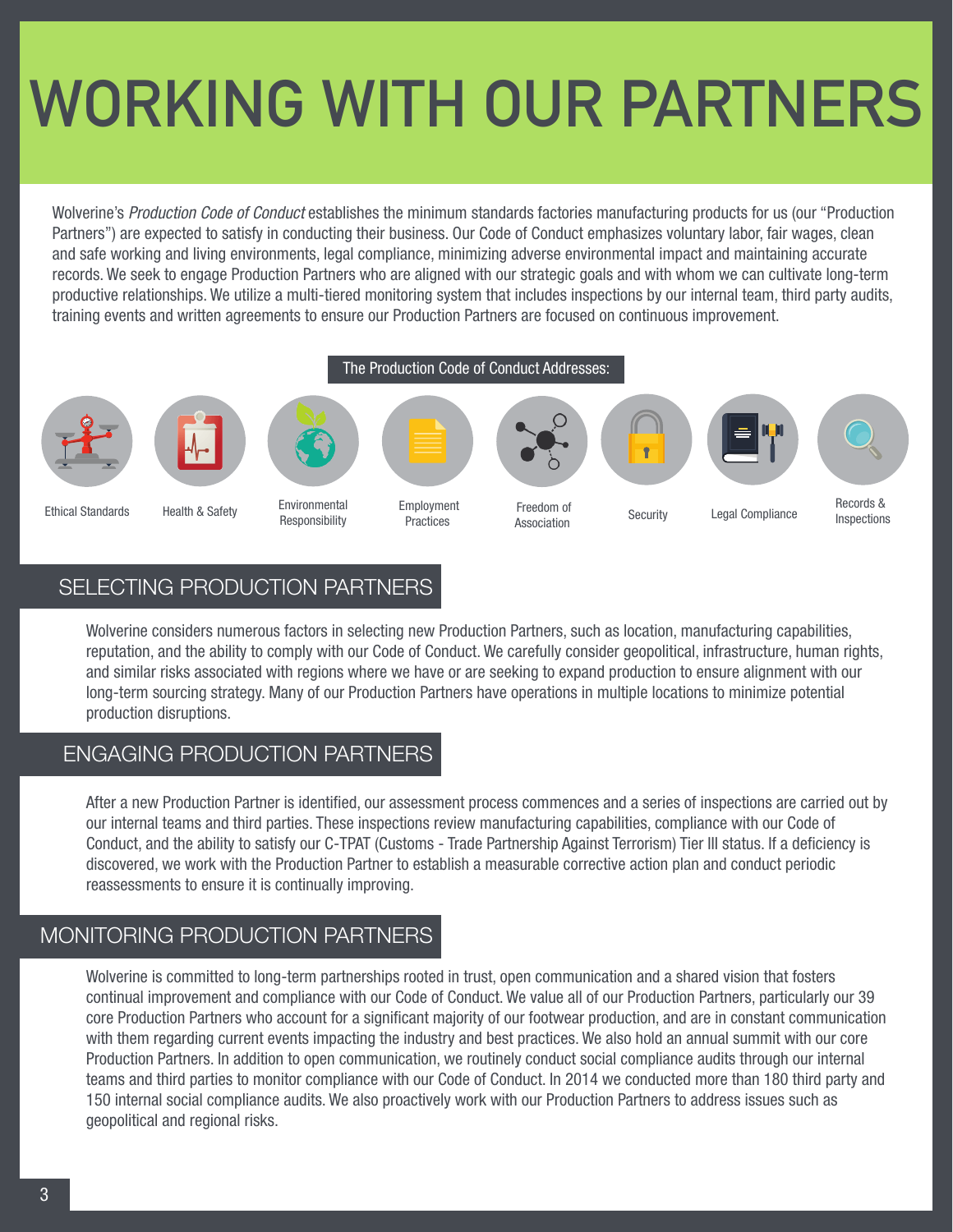# **ENVIRONMENTAL EFFORTS**

# REDUCE AND RECYCLE

Over the past several years, Wolverine has made significant progress shifting our manufacturing and packaging processes to more efficient and less wasteful practices. Likewise we are constantly seeking ways to improve energy efficiencies and "reduce, reuse and recycle" in our places of work. Our growing environmental engagement also reflects our heritage as a Company dedicated to community betterment.

By doing our part to protect the environment, we make the world a better place for our families, our communities and our customers. We also help preserve our planet's precious resources for the generations to follow.

#### *Below are only a few of the green practices, energy initiatives and waste reduction efforts that our global team is implementing:*



• Non-recyclable materials collected at our U.S. distribution centers are taken to waste-to-energy plants instead of a landfill, and cardboard is baled on-site, reducing the need for pickups.



•We created a corporate recycling program for batteries, electronics, printer cartridges, paper, plastic,



• Our Michigan-based headquarters, factory and distribution centers are powered by renewable energy, placing us in the top tier of renewable energy users in the state.



• Our buildings are lit by energy-efficient bulbs, that were responsibly recovered and recycled at end-of-life.



• Over the past several years, we've implemented computer-based energy management systems in our main facilities to reduce gas and electric usage.



• We re-engineered some of our footwear packaging by moving away from traditional methods and materials in favor of 85% post-consumer recycled cardboard for boxes. We also encourage one piece box design and adhesive-free construction to minimize materials usage, and use 100% post-consumer recycled paper for a majority of the wrapping tissues.



• We regularly participate in tree planting activities both on our own property and within the communities where we have facilities.

metal and glass. Our Michigan-based cafeteria also utilizes a third-party to compost any waste.

• Our Chaco brand repairs customer shoes to minimize what may end up in a landfill. In 2014, Chaco revitalized more than 20,000 pairs of shoes at its "Re-Chaco" facility. Since 2010, the brand has extended the life of over 70,000 pairs by repairing long worn customer shoes.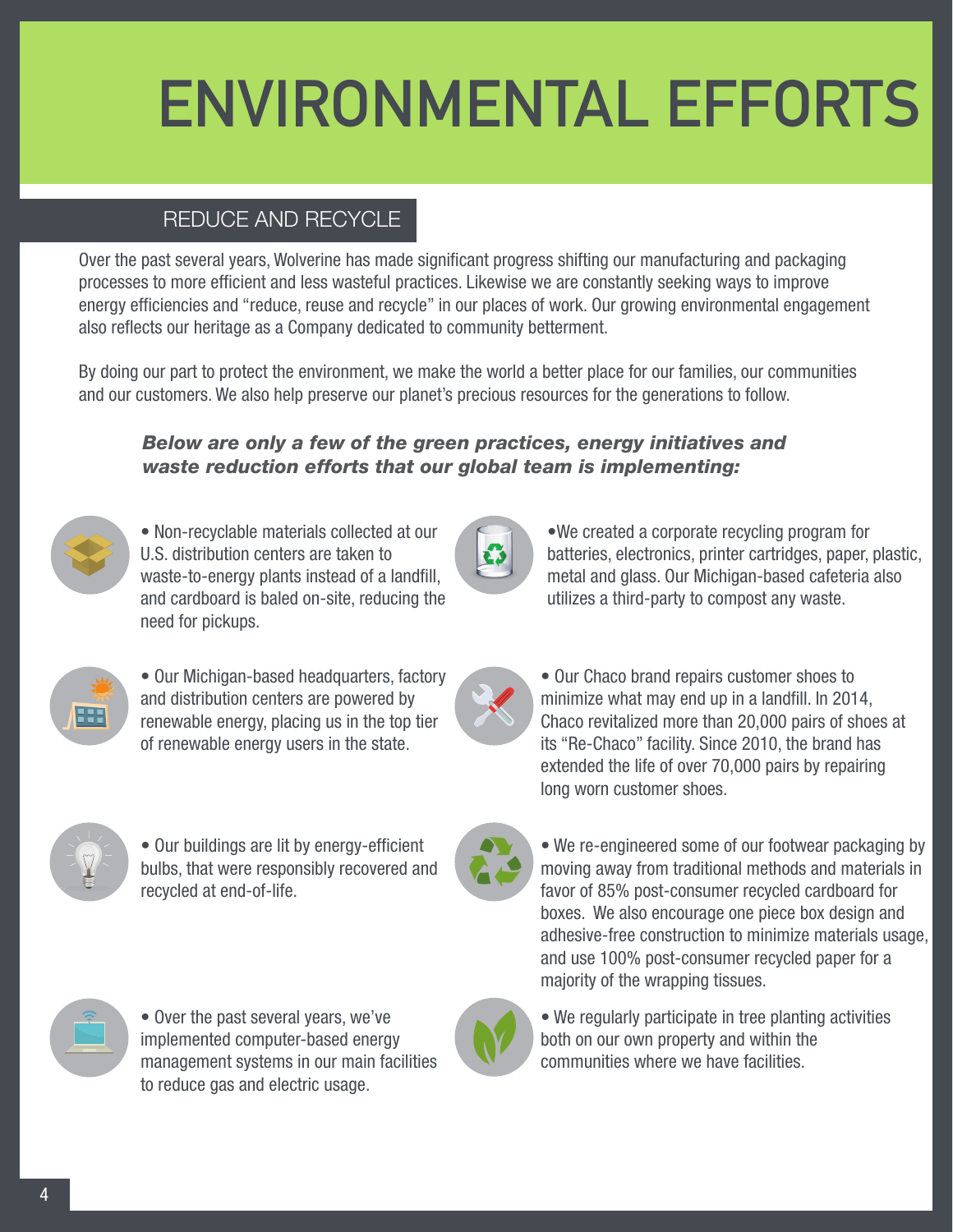# **SOCIAL PURPOSE**

Wolverine and its associates take seriously our responsibility to contribute positively to the communities in which we work and live. Together, we contribute not only to our success as a Company but also to the betterment of our global communities. Our mutual commitment of time, talent and financial support provides a multitude of charitable groups and organizations the resources they need to support and enrich our communities. Each year our associates donate countless hours to various charitable endeavors and organizations. In addition to their time, together our associates and Wolverine donated more than \$774,000 to the United Way in 2014 making us the third largest corporate donor to the Heart of West Michigan chapter of the United Way. A few of our other charitable endeavors are described below.

# WOLVERINE WORLDWIDE FOUNDATION

The Wolverine Worldwide Foundation was established in 1959 on the belief that as we help each other, we build stronger communities and nurture brighter futures. The Foundation actively supports a multitude of charitable organizations that are committed to safeguarding the environment, promoting education and strengthening the lives of children and their families. In 2014, together Wolverine and the Foundation provided over \$1.1 million in donations, support and sponsorships to more than 100 organizations.

### SAUCONY'S RUN FOR GOOD FOUNDATION

Saucony established the Run for Good Foundation in 2006 to help combat the alarming rise in childhood obesity by supporting community organizations that promote running and healthy, active lifestyle programs for our youth. Since the Foundation's inception, Saucony has donated over \$1.1 million to more than 120 organizations.

## KEDS BRAVE LIFE PROJECT

In 2014, Keds kicked off the Brave Life Project for the purpose of inspiring girls to follow their dreams. The Keds Brave Life Project provides girls with opportunities to take positive risks, develop the confidence to be true to themselves, and build supportive networks. In 2014, the Keds Brave Life Project provided girls with tools, resources and more than \$133,000 in grants to support their goals and dreams.

## TWO TEN FOUNDATION

In 2014, Wolverine, its associates and the Wolverine Foundation, contributed more than \$260,000 to the Two Ten charitable foundation, which offers financial assistance, counseling, community resources and scholarships to those working in the footwear industry.

## MEGA SHOE SALE

One of our annual keystone fundraising events for the United Way is the Mega Shoe Sale. In 2014, we contributed more than 10,000 pairs of shoes that were sold to the public raising over \$300,000.

# UPCYCLING FOOTWEAR

Wolverine participates in an "upcycling" program that donates gently worn footwear to the underprivileged in local communities.